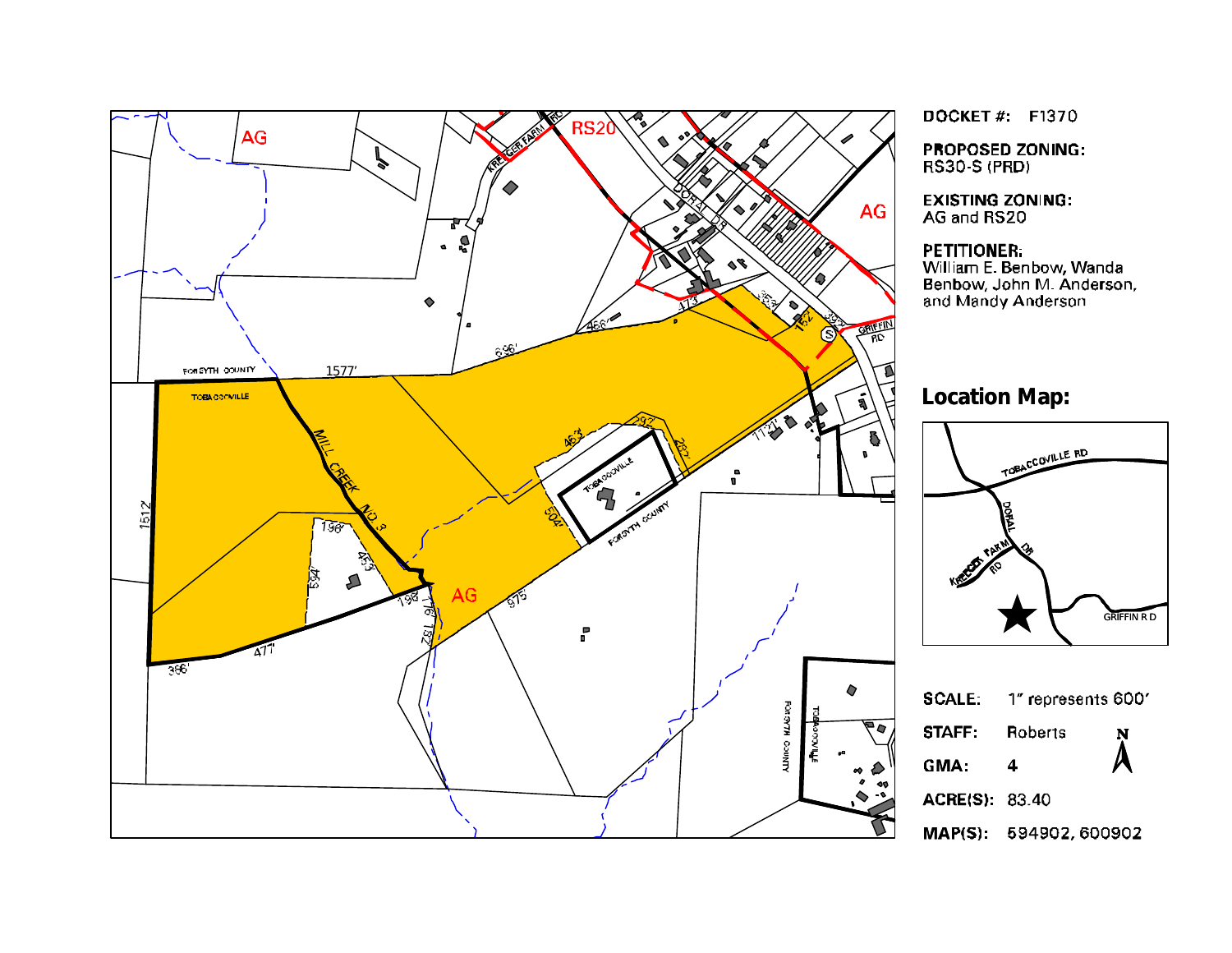#### **DRAFT ZONING STAFF REPORT**

| <b>DOCKET</b> # $F-1370$ |                     |
|--------------------------|---------------------|
| <b>STAFF:</b>            | <b>Gary Roberts</b> |

Petitioner(s): William E. Benbow, Wanda Benbow, John M. Anderson, and Mandy Anderson Ownership: Same

#### **REQUEST**

| From: | AG Agricultural District and RS-20 Residential Single Family District |
|-------|-----------------------------------------------------------------------|
| To:   | RS-30-S (PRD) Residential Single Family District                      |

Both general and special use district zoning were discussed with the applicant(s) who decided to pursue the zoning as requested.

Acreage: 91.44 acres

#### **LOCATION**

Street: West side of Doral Drive across from Griffin Road. Jurisdiction: County of Forsyth.

#### **SITE PLAN**

Proposed Use: 126 lot single family subdivision. Density: 1.37 dwelling units per acre. Bufferyard Requirements: 30 foot type II bufferyard.

#### **PROPERTY SITE/IMMEDIATE AREA**

Existing Structures on Site: One single family residence.

Adjacent Uses:

- North Undeveloped property zoned AG and a nonconforming business use.
- East Doral Road and medium to large lot residential zoned RS-20 and AG.
- South Undeveloped and large lot residential zoned AG.
- West Undeveloped property zoned AG.

#### **GENERAL AREA**

Character/Maintenance: Semi rural area consisting of undeveloped land and well maintained low density residential land uses.

Development Pace: Slow.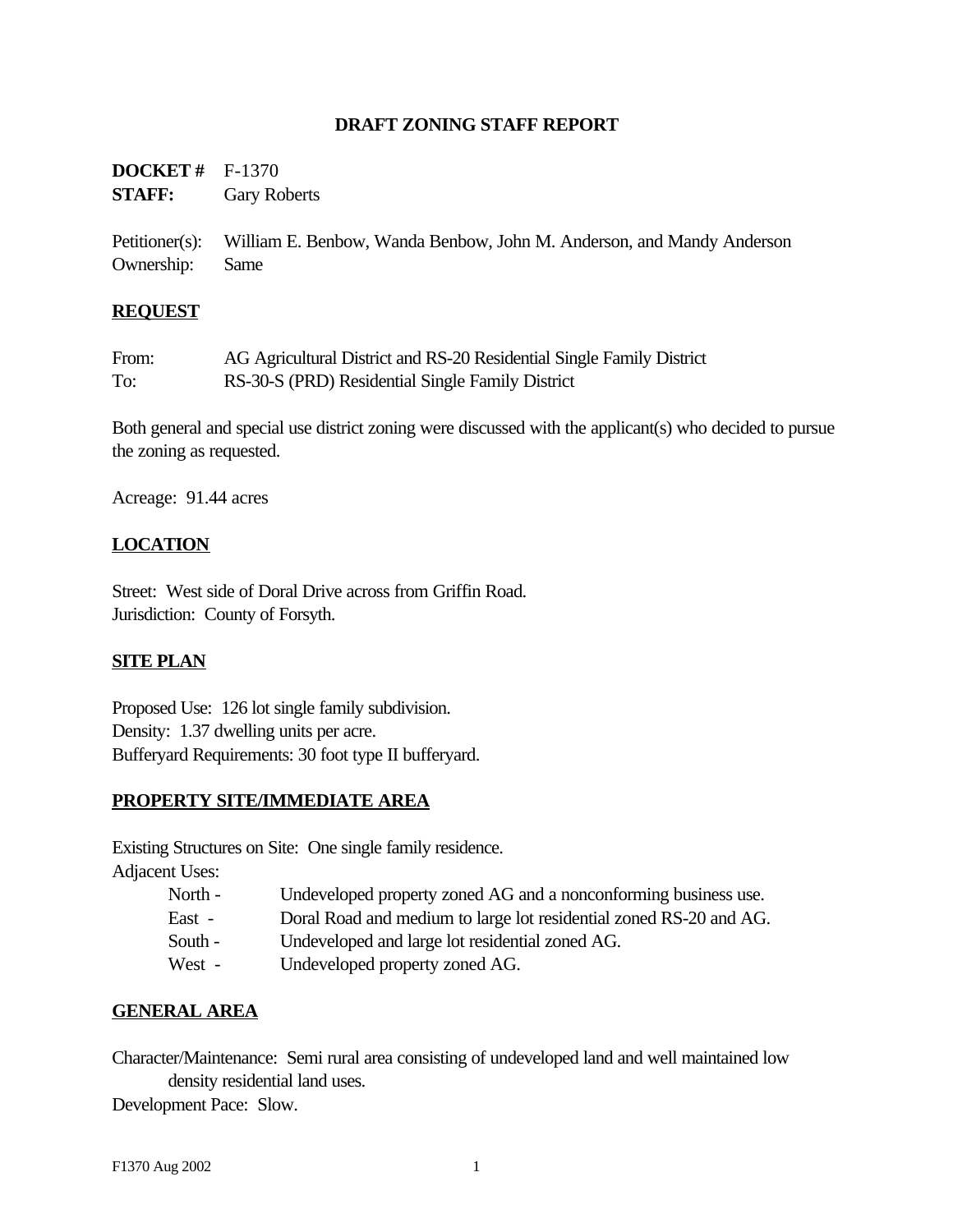## **PHYSICAL FEATURES/ENVIRONMENTAL REVIEW**

Impact on Existing Features: Considerable clearing and grading to accommodate house lots and streets shown on site plan.

Topography: There is considerable variation in topography on the subject property. While there are many intermittent changes in topography throughout the site, there is an overall change in approximate elevation of 124' [from an approximate elevation of 1004' in the north/northeast (along Doral Drive) to an approximate elevation of 880' along the southern property line (at Mill Creek No. 3)]. Mill Creek No. 3 serves as the main 'valley' with the elevation increasing both east and west. The highest point to the west is in the southwest corner of the site (980'). The vast majority of the site drains to Mill Creek No. 3.

Streams: Mill Creek No. 3 and many of its tributaries.

Vegetation/habitat: The subject property is extensively vegetated.

Floodplains: No FEMA regulated floodplains, although natural floodplains do exist in and around Mill Creek No. 3 and its tributaries.

Farmland Preservation Sites: Not applicable.

Environmental Resources Beyond The Site: No direct impacts.

With the continued removal of intermittent streams throughout Winston-Salem, Forsyth County and the other incorporated jurisdictions, there will be a cumulative decrease in water quality and an increase in stormwater runoff because of the loss of natural infiltration that assists in water absorption and filtering. The preservation of natural stream corridors, even intermittent in variety, is more effective than manmade, mechanical means of stormwater control/filtration. Perhaps the project layout could be altered to provide more open space corridors centered along the intermittent tributaries.

Watershed: Site is not within the boundaries of a water supply watershed.

## **TRANSPORTATION**

Direct Access to Site: Doral Drive and Griffin Road.

Street Classification: Doral Drive: Major Thoroughfare; Griffin Road: Minor Thoroughfare. Average Daily Traffic Count/Estimated Capacity at Level of Service D (Vehicles per Day): Doral Drive between Tobaccoville Road and Griffin Road = 3,000 / 11,100 Griffin Road between Doral Drive and Shore Road = 710 / 11,100 Trip Generation/Existing Zoning: AG and RS-20 AG: 88.42 acres x 43,560 / 40,000 = 96 units x 9.57 (SFR Trip Rate) = 918 Trips per Day + RS-20: 3.02 acres x 43,560 / 20,000 = 6 units x 9.57 (SFR Trip Rate) = 57 Trips per Day = 975 Total Trips per Day Trip Generation/Proposed Zoning: RS-30-S (PRD) 126 units x 9.57 (SFR Trip Rate) =  $1,205$  Trips per Day Connectivity of street network: Poor as proposed. Sidewalks: None. Traffic Calming: None proposed.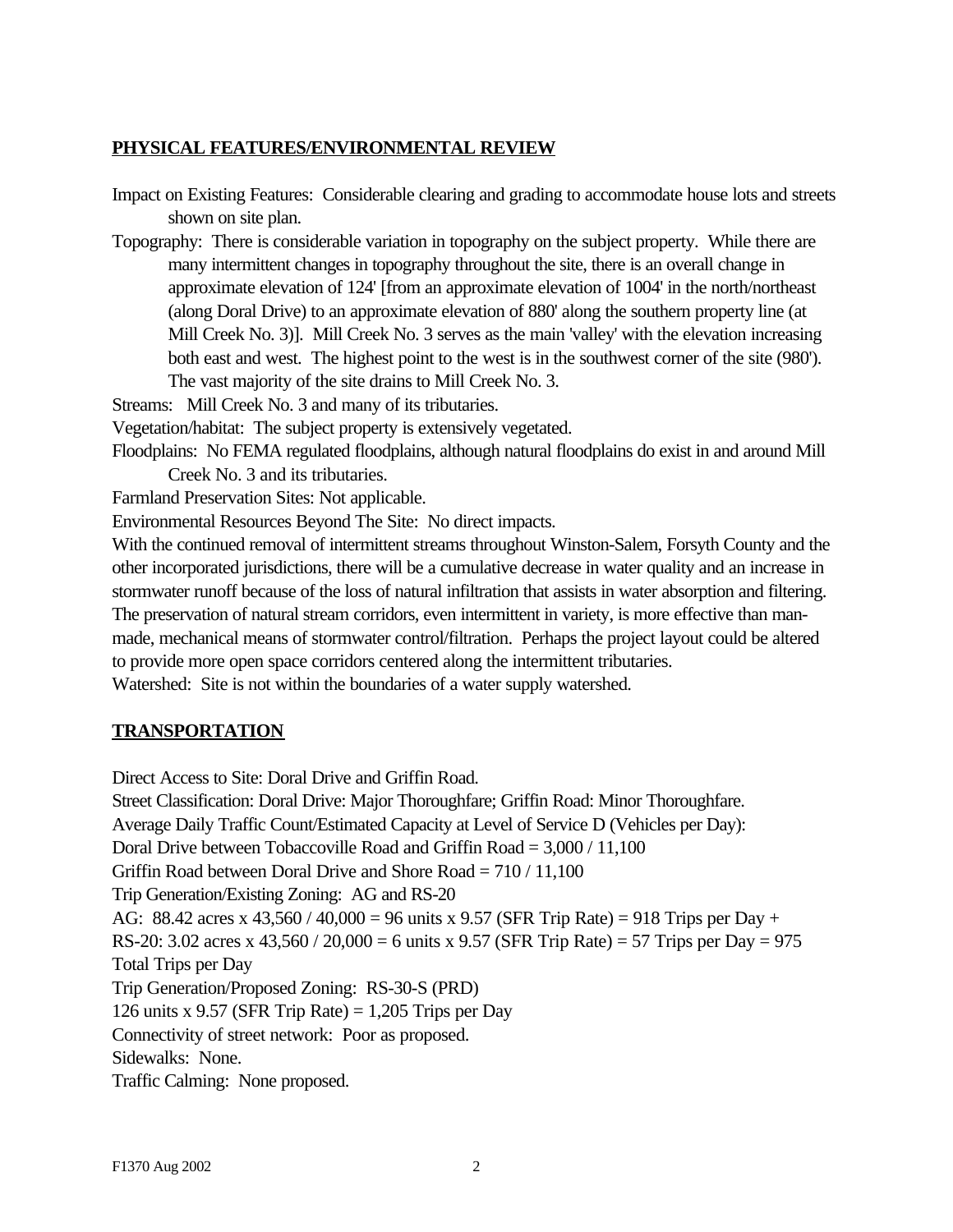## **HISTORY**

Relevant Zoning Cases:

1. F-1206; AG to RS-20; approved August 11, 1997; east side of Reid Road, southeast of Tobaccoville Road, 2,000 feet northwest of current site; 5.68 acres; Planning Board and staff recommended approval.

## **CONFORMITY TO PLANS**

GMP Area (*Legacy*): Future Growth Area (GMA 4).

Relevant Comprehensive Plan Recommendation(s): The intent of the Future Growth Area is to identify land that will eventually become urban while discouraging premature development of this unserviced land. *Legacy* also encourages greater connectivity between residential streets and open space subdivisions in rural areas as a way to retain green space and rural character while also allowing significant residential development on a tract of land.

Area Plan/Development Guide: *Village of Tobaccoville Development Guidelines - 2020* (2000/2001)

Relevant Development Guide Recommendation(s): The *Village Development Toolkit* and the *Tobaccoville Land Use Plan* of the *Village of Tobaccoville Development Guidelines - 2020* recommends that the subject property be developed as open space residential utilizing either RS-30-S (PRD) or RS-20-S (PRD) zoning (page 27 and Map 4 - Land Use Plan). Page 15 of the *Village of Tobaccoville Development Guidelines - 2020* further states that all open space projects should provide environmental open space, scenic open space and internal open space. In addition, the guidelines call for a connected network of streets, sidewalks on one side of new streets and for the installation of street trees.

Other: *Land Sensitive Development Memorandum of Understanding* (July 6, 1999). Agreement signed by the Chairman of the Forsyth County Board of Commissioners, the President of the Winston-Salem Home Builders Association and the President of the Winston-Salem Regional Association of Realtors promoting "alternative ways of developing a site that best maintains the natural features of the site..." including protection of steep slopes and trees.

#### **GREENWAY/RECREATION/OPEN SPACE REVIEW**

Greenway/Trail Name: Mill Creek No. 3.

Easement Requested: 40 feet.

Side of Creek: Both sides.

Comments/Status of Trail: The Greenway plan does not designate this creek as a priority creek for a greenway trail in the short term. However, in the long term a trail along this creek can link the Muddy Creek Trail with Tobaccoville near its village park on Tobaccoville Road. The opportunity should be taken now to secure the greenway easement.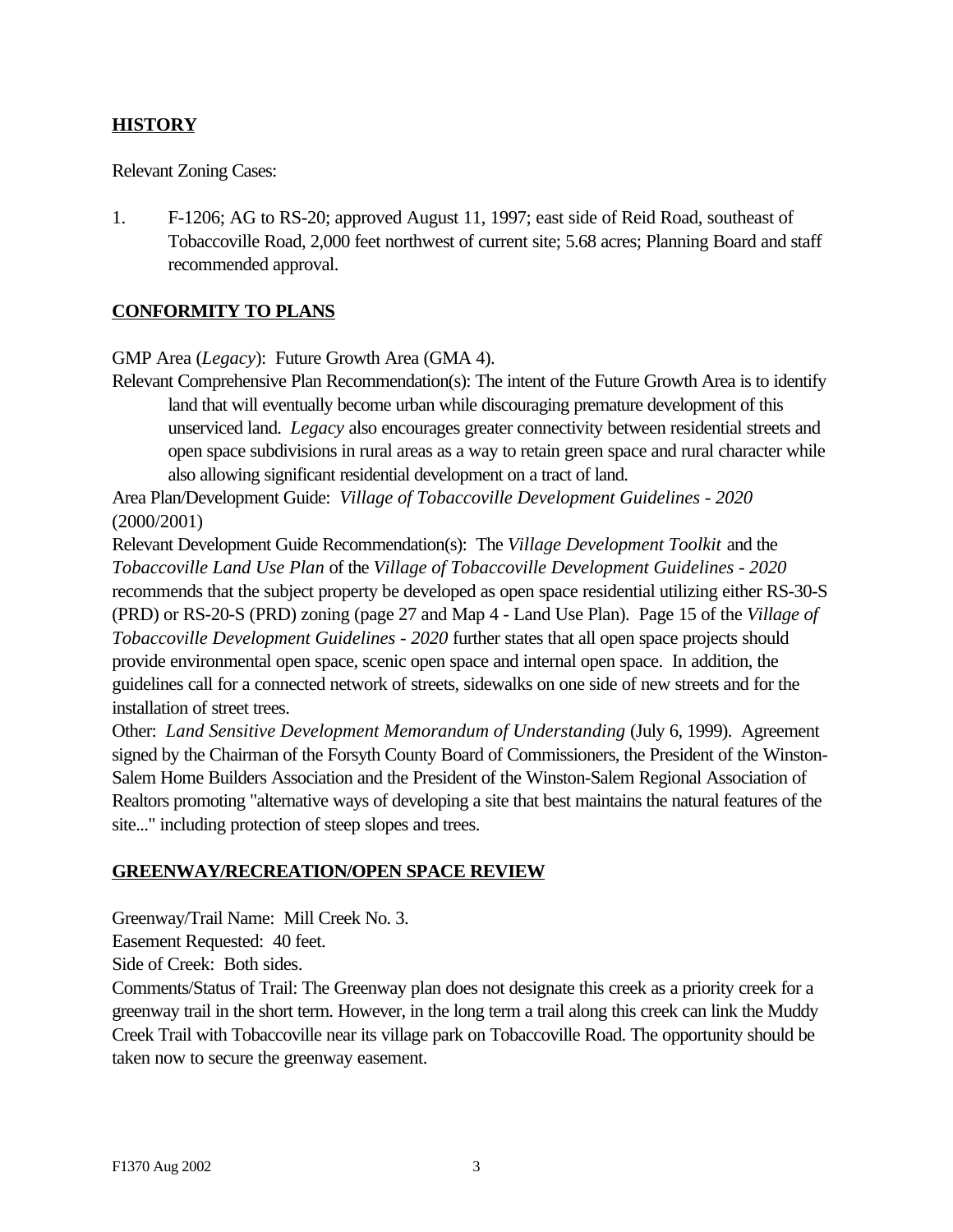## **INCORPORATED AREA COMMENTS**

Incorporated Jurisdiction: Village of Tobaccoville Expressed Concern: See attached letter.

## **WINSTON-SALEM/FORSYTH COUNTY SCHOOLS**

Winston-Salem/Forsyth County Schools have estimated this project, when completed, will add a total of 122 students to the system, as indicated by the following chart.

| Project                                 | Number<br>Units | <b>Schools</b>   | Projected<br>Students<br>from<br>Project | 2001-2002<br>Enrolled<br><b>Students</b> | 2001-2002<br>Projected<br><b>Students</b><br>with<br>Accumulate<br>d Totals<br>since $4/24/01$ | School<br>Capacity |
|-----------------------------------------|-----------------|------------------|------------------------------------------|------------------------------------------|------------------------------------------------------------------------------------------------|--------------------|
| <b>Fieldmont Manor</b><br>Single Family | 126             | Old Richmond ES  | 56                                       | 523                                      | 576                                                                                            | 625                |
|                                         |                 | Northwest MS     | 28                                       | 1069                                     | 1097                                                                                           | 904                |
|                                         |                 | North Forsyth HS | 38                                       | 1597                                     | 1635                                                                                           | 1098-1504          |

## **ANALYSIS**

The subject request is to rezone 91.44 acres located on the west side of Doral Drive from RS-20 and AG to RS-30-S (PRD). The property is partially within the Village Limits of Tobaccoville and partially within the jurisdiction of Forsyth County. The site has access to public water but not sanitary sewer service. Currently the property is undeveloped and heavily wooded with Mill Creek No. 3 traversing the center in a north to south orientation.

The surrounding properties consist primarily of large undeveloped tracts zoned AG. The southern, western and northwestern borders abut 5 tracts which range from 23 to 43 acres each in size. The eastern edge includes ±546 feet of frontage along Doral Drive and adjoins single family residences zoned RS-20 and a nonconforming business to the north.

The site plan depicts the property being divided into 126 single family lots with a minimum lot size of 20,000 square feet. PRD's within the RS-30 district require a minimum open space component of 25%, which in this instance equates to 22.86 acres. The project's site planner is reworking the site design to meet the minimum requirements for open space. As originally submitted the plan showed very little street connectivity; however, the plan is being modified.

The property is located within the boundaries of the *Tobaccoville Land Use Plan.* In summary, the plan recommends a residential density of RS-30 or RS-20 within a special use, Planned Residential Development (PRD) context. The plan further states that all open space projects should provide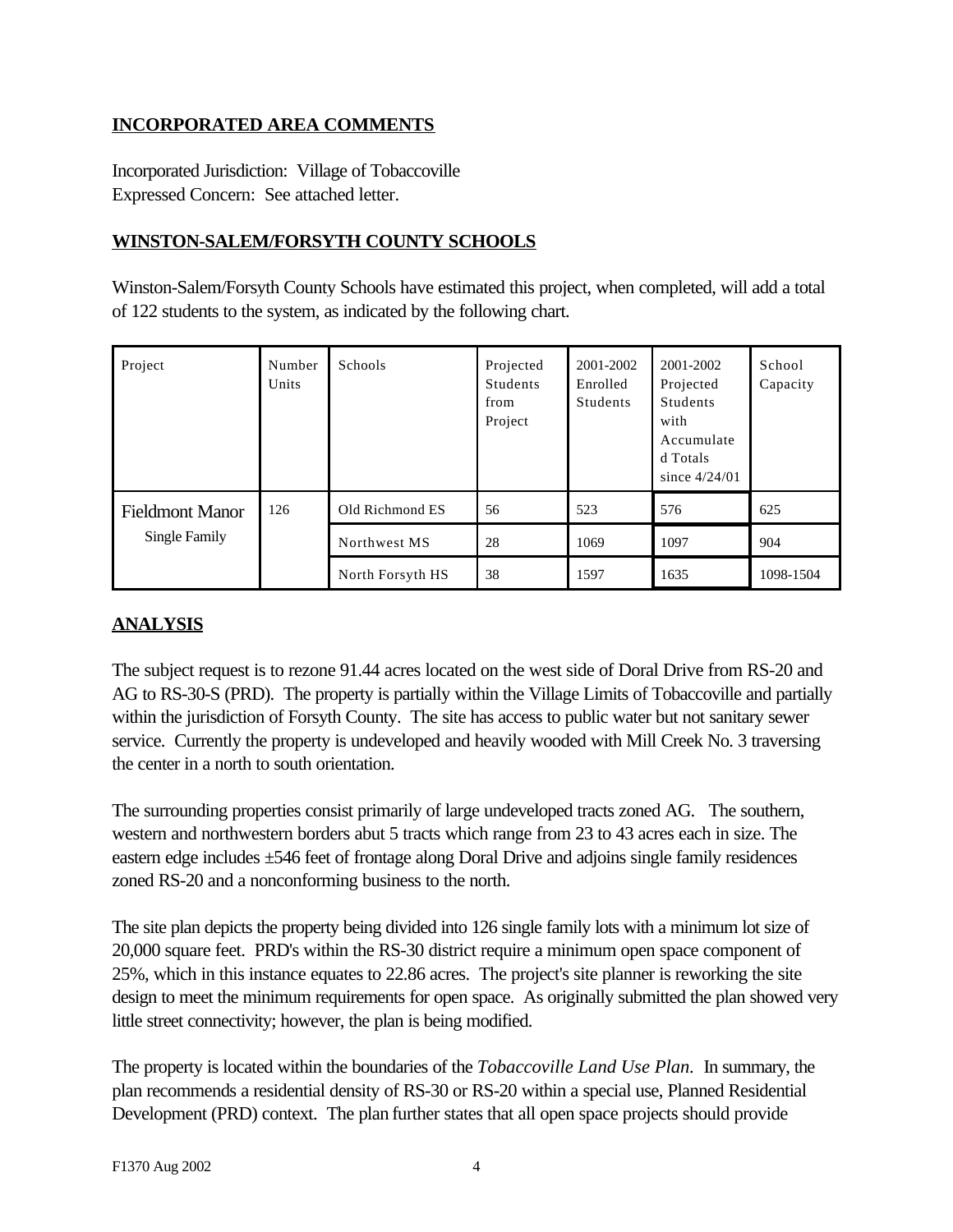environmental open space, scenic open space and internal open space. In addition, the guidelines call for a connected network of streets, and installation of street trees.

While the subject petition is consistent with the overall density called for in the adopted plan, it falls short of adequately addressing the other equally important development objectives. The open space provided along Mill Creek No. 3 clearly satisfies the "environmental open space" component. The site planner is reviewing the possibility of leaving some scenic open space along Doral Drive.

The street system is disjointed containing an excessive number of unnecessary dead ends with little connectivity to adjacent properties. The Subdivision Regulations of the UDO, the *Tobaccoville Land Use Plan* and *Legacy* all promote interconnectivity. An interconnected network of streets allow efficient delivery of public services and precludes local streets from being either overused or underused. Staff has identified connections to adjacent properties which should be incorporated into any development of the subject property. The petitioners may propose some or all of these connections on their revised site plans. The streets in the westernmost portion of the site are proposed to be private. Planning staff strongly recommends the streets be public so they can be interconnected with future public streets in the area. The Village of Tobaccoville in the attached letter request that the streets be built to state standards.

Regarding sidewalks, the petitioners have been made aware of Tobaccovilles' desire for sidewalks on at least one side and street trees on both sides. While not shown on the site plan, it is staffs understanding that the applicant would instead prefer to build a trail within the common area along Mill Creek. The Village of Tobaccoville has stated its desire to accept the dedication of a public greenway easement of forty feet on either side of said creek for the construction of a potential greenway in the future which connects to upstream and downstream properties.

Due to the abovementioned concerns with the site plan staff is unable to support the request for rezoning as originally submitted.

## **FINDINGS**

- 1. *Legacy* encourages greater connectivity between residential streets and open space subdivisions in rural areas as a way to retain green space and rural character.
- 2. *Village of Tobaccoville Development Guidelines 2020* recommends the subject property be developed as open space residential utilizing either RS-30-S (PRD) or RS-20-S (PRD) zoning and that all open space projects should provide environmental open space, scenic open space and internal open space. In addition, the guidelines call for a connected network of streets, sidewalks on one side of new streets and for the installation of street trees.
- 3. *Land Sensitive Development Memorandum of Understanding* (1999) promotes "alternative ways of developing a site that best maintains the natural features of the site..." including protection of steep slopes and trees.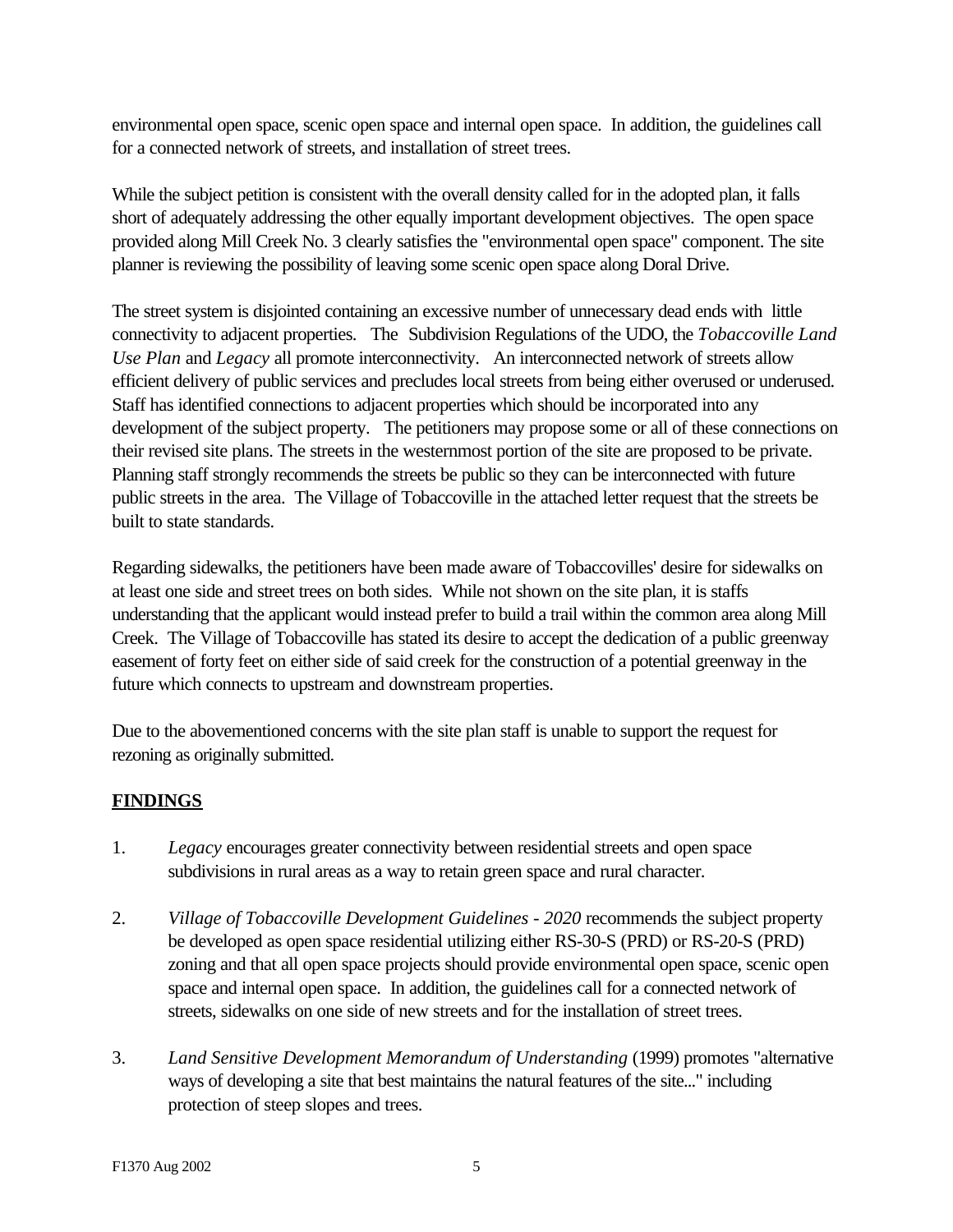4. The subject request is consistent with Tobaccoville's desired RS-30 density, yet does not meet the adopted goals for scenic open space, street connectivity, sidewalks and street trees.

## **STAFF RECOMMENDATION**

Zoning: **DENIAL**, unless a revised site plan is submitted which addresses staff's concerns.

Site Plan: Staff certifies that **the site plan meets all code requirements**, and recommends the following conditions:

## C **PRIOR TO THE ISSUANCE OF GRADING PERMITS**

- a. Limits of grading along Mill Creek shall be flagged in the field.
- b. Developer shall obtain a DENR water quality permit.

## C **PRIOR TO THE ISSUANCE OF BUILDING PERMITS**

a. Developer shall record a final plat in the Office of the Register of Deeds. Final Plat shall show lots, common areas, private street and public utilities.

## C **PRIOR TO THE SIGNING OF FINAL PLATS**

- a. Developer shall install road improvements on Doral Drive to the specifications of the NCDOT. A driveway permit is required and negative access easements shall be provided along the frontage of Doral Drive.
- b. Developer shall install sidewalks at the back of the street right-of-way on at least one side of all streets.
- c. Developer shall install large variety street trees along both sides of all proposed streets spaced 50 feet apart.
- d. The developer shall dedicate a forty (40) foot greenway easement to the Village of Tobaccoville along both sides of Mill Creek No. 3. Easement location shall be shown on final plat.
- e. Developer shall establish negative access easements along all lots on Doral Drive which can be served internally.
- f. All documents including covenants, restrictions, and homeowners association agreements shall be recorded in the office of the Register of Deeds. Final plats must show common open space declarations.
- g. Developer must build or bond public street to NCDOT public street construction standards.
- h. Developer shall obtain a driveway permit from the North Carolina Department of Transportation (NCDOT). NCDOT may require additional road improvements.
- i. Developer shall dedicate a forty (40) foot greenway easement to the Village of Tobaccoville along both sides of Mill Creek No. 3. Easement location shall be shown on final plan.